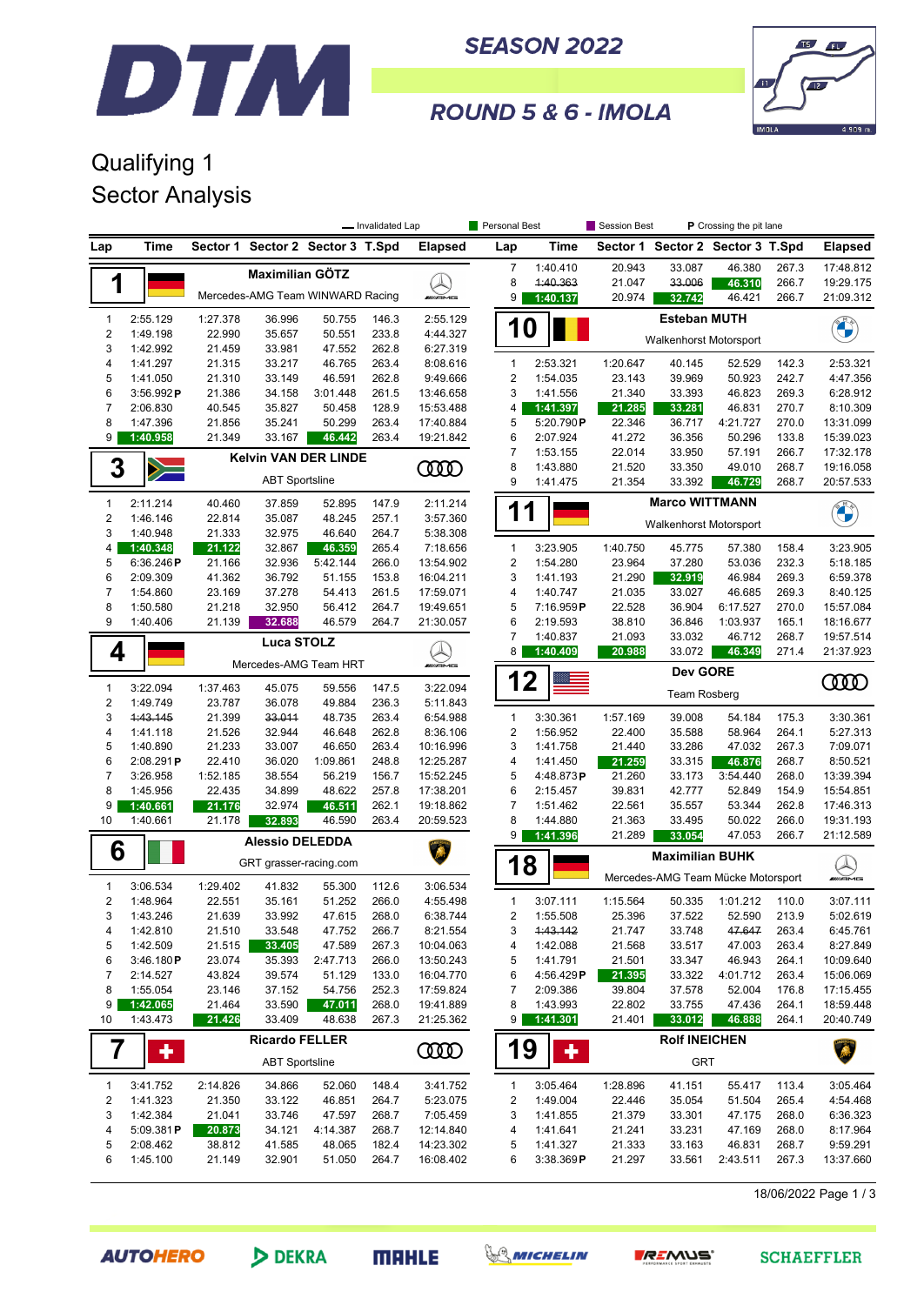

**SEASON 2022** 



ROUND 5 & 6 - IMOLA

## Qualifying 1 Sector Analysis

|                              |                      |                  |                            |                                  | - Invalidated Lap |                        | Personal Best  |                      | Session Best     |                     | P Crossing the pit lane          |                |                        |
|------------------------------|----------------------|------------------|----------------------------|----------------------------------|-------------------|------------------------|----------------|----------------------|------------------|---------------------|----------------------------------|----------------|------------------------|
| Lap                          | Time                 |                  |                            | Sector 1 Sector 2 Sector 3 T.Spd |                   | <b>Elapsed</b>         | Lap            | Time                 |                  |                     | Sector 1 Sector 2 Sector 3 T.Spd |                | <b>Elapsed</b>         |
| $\overline{7}$               | 2:16.352             | 40.625           | 38.757                     | 56.970                           | 149.2             | 15:54.012              | 5              | 6:28.192P            | 21.039           | 35.141              | 5:32.012                         | 270.7          | 14:06.745              |
| 8                            | 1:50.655             | 22.829           | 35.130                     | 52.696                           | 267.3             | 17:44.667              | 6              | 2:04.904             | 40.157           | 34.899              | 49.848                           | 174.8          | 16:11.649              |
| 9                            | 1:40.631             | 21.111           | 32.931                     | 46.589                           | 270.0             | 19:25.298              | 7              | 1:57.674             | 22.057           | 35.173              | 1:00.444                         | 264.7          | 18:09.323              |
|                              |                      |                  | <b>Lucas AUER</b>          |                                  |                   |                        | 8              | 1:43.148             | 21.075           | 33.079              | 48.994                           | 268.7          | 19:52.471              |
| 22                           |                      |                  |                            | Mercedes-AMG Team WINWARD        |                   | <b>WENS</b>            | 9              | 1:40.431             | 21.063           | 33.042              | 46.326                           | 269.3          | 21:32.902              |
|                              |                      |                  |                            |                                  |                   |                        | 33             |                      |                  | René RAST           |                                  |                | <b>COOD</b>            |
| $\mathbf{1}$                 | 3:26.256             | 1:55.076         | 36.928                     | 54.252                           | 169.3             | 3:26.256               |                |                      |                  | Team ABT            |                                  |                |                        |
| $\boldsymbol{2}$<br>3        | 1:55.589<br>1:41.272 | 22.812<br>21.415 | 36.384<br>33.173           | 56.393<br>46.684                 | 262.1<br>262.8    | 5:21.845<br>7:03.117   | $\mathbf{1}$   | 2:12.228             | 43.965           | 36.366              | 51.897                           |                | 2:12.228               |
| 4                            | 1:40.883             | 21.339           | 33.050                     | 46.494                           | 262.8             | 8:44.000               | $\overline{c}$ | 1:48.265             | 22.855           | 34.835              | 50.575                           | 153.0<br>264.7 | 4:00.493               |
| 5                            | 4:27.125P            | 21.306           | 33.100                     | 3:32.719                         | 264.1             | 13:11.125              | 3              | 1:40.687             | 21.100           | 33.142              | 46.445                           | 266.7          | 5:41.180               |
| 6                            | 2:04.939             | 39.090           | 35.616                     | 50.233                           | 164.4             | 15:16.064              | 4              | 1:40.221             | 20.960           | 32.935              | 46.326                           | 267.3          | 7:21.401               |
| 7                            | 1:45.172             | 22.281           | 33.448                     | 49.443                           | 257.8             | 17:01.236              | 5              | 5:53.875P            | 20.934           | 32.834              | 5:00.107                         | 267.3          | 13:15.276              |
| 8                            | 1:40.745             | 21.264           | 33.191                     | 46.290                           | 263.4             | 18:41.981              | 6              | 2:08.180             | 40.936           | 36.623              | 50.621                           | 178.8          | 15:23.456              |
| 9                            | 1:40.474             | 21.236           | 32.932                     | 46.306                           | 264.1             | 20:22.455              | 7              | 1:46.261             | 21.937           | 34.997              | 49.327                           | 265.4          | 17:09.717              |
|                              |                      |                  | <b>Thomas PREINING</b>     |                                  |                   |                        | 8              | 1:40.889             | 20.837           | 33.312              | 46.740                           | 266.7          | 18:50.606              |
| 24                           |                      |                  | KÜS Team Bernhard          |                                  |                   | PORSCHE                | 9              | 1:39.817             | 20.853           | 32.747              | 46.217                           | 266.7          | 20:30.423              |
|                              |                      |                  |                            |                                  |                   |                        | 36             | $^{\circ}$           |                  | <b>Arjun MAINI</b>  |                                  |                |                        |
| 1                            | 2:04.193             | 38.207           | 35.641                     | 50.345                           | 96.3              | 2:04.193               |                |                      |                  |                     | Mercedes-AMG Team HRT            |                | <i><b>MILENE</b></i>   |
| $\overline{\mathbf{c}}$<br>3 | 1:45.594             | 22.259<br>21.345 | 35.815                     | 47.520<br>51.237                 | 260.2             | 3:49.787<br>5:35.601   | $\mathbf{1}$   |                      | 1:32.401         |                     |                                  | 143.6          | 3:17.707               |
| 4                            | 1:45.814<br>1:40.815 | 21.266           | 33.232<br>33.026           | 46.523                           | 264.1<br>262.8    | 7:16.416               | 2              | 3:17.707<br>1:49.722 | 24.994           | 43.610<br>35.740    | 1:01.696<br>48.988               | 241.1          | 5:07.429               |
| 5                            | 1:40.527             | 21.133           | 33.013                     | 46.381                           | 265.4             | 8:56.943               | 3              | 1:41.692             | 21.539           | 33.188              | 46.965                           | 261.5          | 6:49.121               |
| 6                            | 2:03.810P            | 22.329           | 34.458                     | 1:07.023                         | 270.0             | 11:00.753              | 4              | 1:41.699             | 21.450           | 33.134              | 47.115                           | 262.1          | 8:30.820               |
| $\overline{7}$               | 3:18.452             | 1:50.872         | 37.310                     | 50.270                           | 132.5             | 14:19.205              | 5              | 1:41.525             | 21.256           | 33.296              | 46.973                           | 262.8          | 10:12.345              |
| 8                            | 2:01.272             | 23.079           | 38.845                     | 59.348                           | 259.0             | 16:20.477              | 6              | $1:59.357$ P         | 21.351           | 33.321              | 1:04.685                         | 262.8          | 12:11.702              |
| 9                            | 1:40.490             | 21.142           | 33.070                     | 46.278                           | 265.4             | 18:00.967              | 7              | 3:52.045             | 2:20.772         | 39.594              | 51.679                           | 138.5          | 16:03.747              |
| 10                           | 1:43.517             | 22.007           | 33.853                     | 47.657                           | 264.1             | 19:44.484              | 8              | 1:51.649             | 22.440           | 35.236              | 53.973                           | 261.5          | 17:55.396              |
| 11                           | 1:40.039             | 21.096           | 32.821                     | 46.122                           | 266.0             | 21:24.523              | 9              | 1:41.099             | 21.282           | 33.074              | 46.743                           | 262.1          | 19:36.495              |
| 25                           |                      |                  | <b>Philipp ENG</b>         |                                  |                   |                        | 10             | 1:40.935             | 21.248           | 33.047              | 46.640                           | 261.5          | 21:17.430              |
|                              |                      |                  | <b>Schubert Motorsport</b> |                                  |                   |                        | 37             |                      |                  | <b>Nick CASSIDY</b> |                                  |                | $\frac{1}{2}$          |
| 1                            | 2:33.092             | 1:03.475         | 38.673                     | 50.944                           | 98.3              | 2:33.092               |                |                      |                  | AlphaTauri AF Corse |                                  |                |                        |
| $\overline{\mathbf{c}}$      | 1:48.314             | 22.662           | 34.439                     | 51.213                           | 247.1             | 4:21.406               | 1              | 2:16.907             | 46.924           | 36.663              | 53.320                           | 158.8          | 2:16.907               |
| 3                            | 1:41.723             | 21.269           | 33.294                     | 47.160                           | 271.4             | 6:03.129               | 2              | 1:47.277             | 21.538           | 33.855              | 51.884                           | 264.1          | 4:04.184               |
| 4                            | 1:41.269             | 21.407           | 33.157                     | 46.705                           | 268.7             | 7:44.398               | 3              | 1:41.786             | 21.388           | 33.339              | 47.059                           | 265.4          | 5:45.970               |
| 5                            | 6:08.316P            | 21.149           | 33.192                     | 5:13.975                         | 270.0             | 13:52.714              | 4              | 1:41.209             | 21.325           | 33.231              | 46.653                           | 265.4          | 7:27.179               |
| 6                            | 2:09.918             | 41.290           | 36.274                     | 52.354                           | 102.4             | 16:02.632              | 5              | 1:59.421 $P$         | 21.366           | 33.583              | 1:04.472                         | 265.4          | 9:26.600               |
| $\overline{7}$               | 1:50.347             | 21.822           | 34.786                     | 53.739                           | 265.4             | 17:52.979<br>19:33.779 | 6              | 4:42.047             | 3:17.568         | 36.206              | 48.273                           | 176.5<br>264.7 | 14:08.647              |
| 8<br>9                       | 1:40.800<br>1:40.823 | 21.144<br>21.068 | 33.205<br>33.161           | 46.451<br>46.594                 | 270.7<br>270.0    | 21:14.602              | 7<br>8         | 1:52.534<br>1:40.948 | 22.662<br>21.267 | 35.259<br>33.119    | 54.613<br>46.562                 | 265.4          | 16:01.181<br>17:42.129 |
|                              |                      |                  |                            |                                  |                   |                        | 9              | 1:40.626             | 21.072           | 33.015              | 46.539                           | 266.7          | 19:22.755              |
| $\boldsymbol{c}$             | 7                    |                  |                            | <b>David SCHUMACHER</b>          |                   |                        | 10             | 2:00.007P            | 21.177           | 33.206              | 1:05.624                         | 267.3          | 21:22.762              |
| - 1                          |                      |                  |                            | Mercedes-AMG Team WINWARD        |                   | <b><i>SUNI</i>FINE</b> |                |                      |                  | <b>Timo GLOCK</b>   |                                  |                |                        |
| 1                            | 2:48.857             | 1:14.834         | 40.265                     | 53.758                           | 116.4             | 2:48.857               | 50             |                      |                  |                     |                                  |                |                        |
| 2                            | 1:51.240             | 23.834           | 37.509                     | 49.897                           | 233.8             | 4:40.097               |                |                      |                  | Ceccato Racing      |                                  |                |                        |
| 3                            | 1:42.647             | 21.810           | 33.769                     | 47.068                           | 260.9             | 6:22.744               | 1              | 4:08.933             | 2:31.554         | 43.414              | 53.965                           | 162.7          | 4:08.933               |
| 4                            | 1:41.392             | 21.524           | 33.110                     | 46.758                           | 260.2             | 8:04.136               | 2              | 1:46.580             | 22.539           | 34.516              | 49.525                           | 260.2          | 5:55.513               |
| 5                            | 5:08.081P            | 23.128           | 37.717                     | 4:07.236                         | 259.0             | 13:12.217              | 3              | 1:41.313             | 21.335           | 33.226              | 46.752                           | 269.3          | 7:36.826               |
| 6                            | 2:05.054             | 38.915           | 35.879                     | 50.260                           | 164.6             | 15:17.271              | 4              | 1:40.979             | 21.255           | 33.000              | 46.724                           | 268.0          | 9:17.805               |
| 7                            | 1:47.958             | 22.379           | 34.310                     | 51.269                           | 262.1             | 17:05.229              | 5              | 4:05.150P            | 21.256           | 33.271              | 3:10.623<br>52.353               | 267.3          | 13:22.955              |
| 8                            | 1:41.570             | 21.454           | 33.206                     | 46.910                           | 259.0             | 18:46.799              | 6<br>7         | 2:09.114<br>1:51.029 | 38.716<br>22.169 | 38.045<br>35.346    | 53.514                           | 178.2<br>265.4 | 15:32.069<br>17:23.098 |
| 31                           |                      |                  |                            | <b>Sheldon VAN DER LINDE</b>     |                   | <b>CARGO</b>           | 8              | 1:40.974             | 21.343           | 32.921              | 46.710                           | 268.7          | 19:04.072              |
|                              | $\geq$               |                  | <b>Schubert Motorsport</b> |                                  |                   |                        | 9              | 1:40.927             | 21.118           | 32.959              | 46.850                           | 269.3          | 20:44.999              |
| 1                            | 2:24.150             | 58.036           | 35.441                     | 50.673                           | 71.2              | 2:24.150               |                |                      |                  | Nico MÜLLER         |                                  |                |                        |
| $\overline{\mathbf{c}}$      | 1:52.829             | 22.069           | 35.807                     | 54.953                           | 267.3             | 4:16.979               | 51             | ٠                    |                  |                     |                                  |                | Œ                      |
| 3                            | 1:41.015             | 21.079           | 33.231                     | 46.705                           | 270.0             | 5:57.994               |                |                      |                  | <b>Team Rosberg</b> |                                  |                |                        |
|                              | 1:40.559             | 20.938           | 33.195                     | 46.426                           | 271.4             | 7:38.553               | 1              | 3:27.811             | 1:55.964         | 38.162              | 53.685                           | 174.2          | 3:27.811               |

18/06/2022 Page 2 / 3

**AUTOHERO**